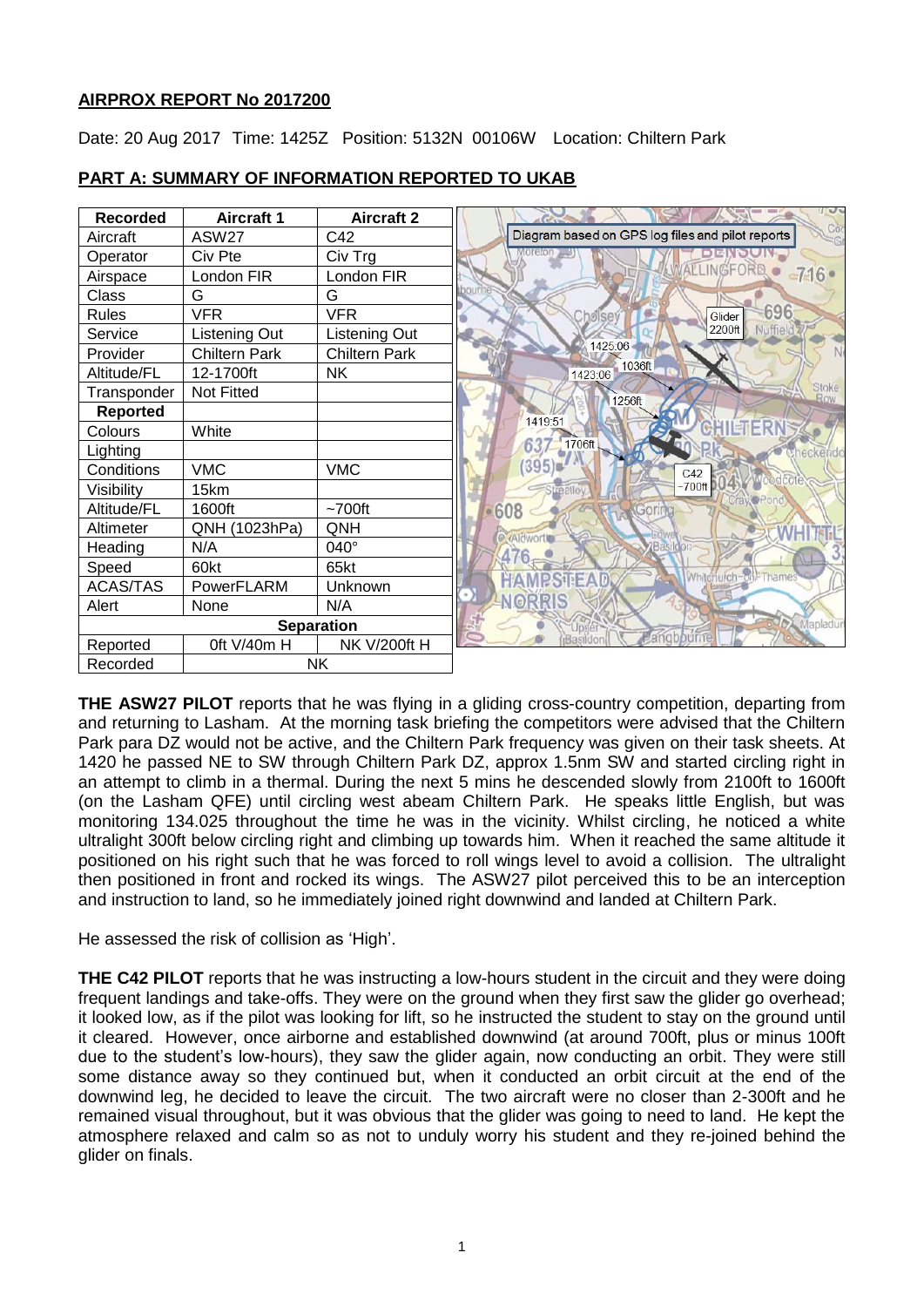**A PILOT WITNESS** reports he had just landed at the airfield having dropped off some para-droppers when he saw a glider at the end of the downwind leg. It appeared low (he estimated 500-600ft), and obviously looking for somewhere to land he thought. They tried calling on the frequency but didn't get any joy; the C42 pilot was in the circuit and also tried calling him but couldn't raise him. The C42 pilot then said he would try to get the glider pilot's attention to get him onto the frequency. There was no wing-waggling, and in his opinion the two aircraft did not get close.

### **Factual Background**

The weather at Benson was recorded as follows:

METAR EGUB 201350Z AUTO 22009KT 9999 FEW047 BKN100 19/09 Q1023=

### **Analysis and Investigation**

### **UKAB Secretariat**

The ASW27 and C42 pilots shared an equal responsibility for collision avoidance and not to operate in such proximity to other aircraft as to create a collision hazard<sup>1</sup>. Notwithstanding, if the incident geometry is considered converging then the C42 pilot was required to give way to the glider<sup>2</sup>.

### **Summary**

An Airprox was reported when an ASW27 and a C42 flew into proximity at 1425 on Sunday 20<sup>th</sup> August 2017. Both pilots were operating under VFR in VMC, neither were in receipt of an ATS.

# **PART B: SUMMARY OF THE BOARD'S DISCUSSIONS**

Information available consisted of reports from the pilots of both aircraft and GPS track files.

The Board first examined the actions of the glider pilot. They were unsure as to whether he thought that Chilton Park was not active; noting that the competition brief stated that Chilton Park was not para-dropping, and that there was no penalty for overflying it, they wondered whether he had interpreted that to mean that the airfield was shut. Members noted that he reported that he had flown through the overhead, and that his GPS logger indicated that he had done this between 2200ft and 1760ft amsl (between 2000ft to 1500ft above the airfield). The GPS logger then showed that he spent nearly 10mins orbiting over the downwind leg at between 1700-1200ft amsl (1500-1000ft above the airfield) just above the microlight circuit height of 700ft. The Board also noted that the glider pilot had reported that he was listening out on the Chiltern Park frequency, (which had been printed on his task sheet). Noting also that the Chilton Park pilots had reported that they were trying to contact him on that frequency, members surmised that he did not assimilate that he was being called because he was either too busy trying to find some lift, or did not realise/understand that they were calling him. Whatever the reason, the Board felt that flying directly through the overhead of an active airfield without calling on the frequency was not an ideal plan, even if he did believe the airfield was closed. It was clear to the Board that the glider pilot perceived that the C42 had intercepted him and that he had not expected to see the C42 come so close, reporting that he had to roll wings level to avoid it. The glider member commented that glider pilots are used to being in close proximity and manoeuvring with other gliders, especially during competitions, and that the C42's proximity must have been of significant concern to the glider pilot for him to roll out of his manoeuvre. He went on to say that the glider in question was a high performance completion model and that, even at 1000ft agl, although the glider pilot would obviously be looking for more lift, it did not necessarily mean that he would have needed to land at Chilton Park had he not believed he was being told to do so.

 $\overline{\phantom{a}}$ 

<sup>1</sup> SERA.3205 Proximity.

<sup>2</sup> SERA.3210 Right-of-way (c)(2) Converging.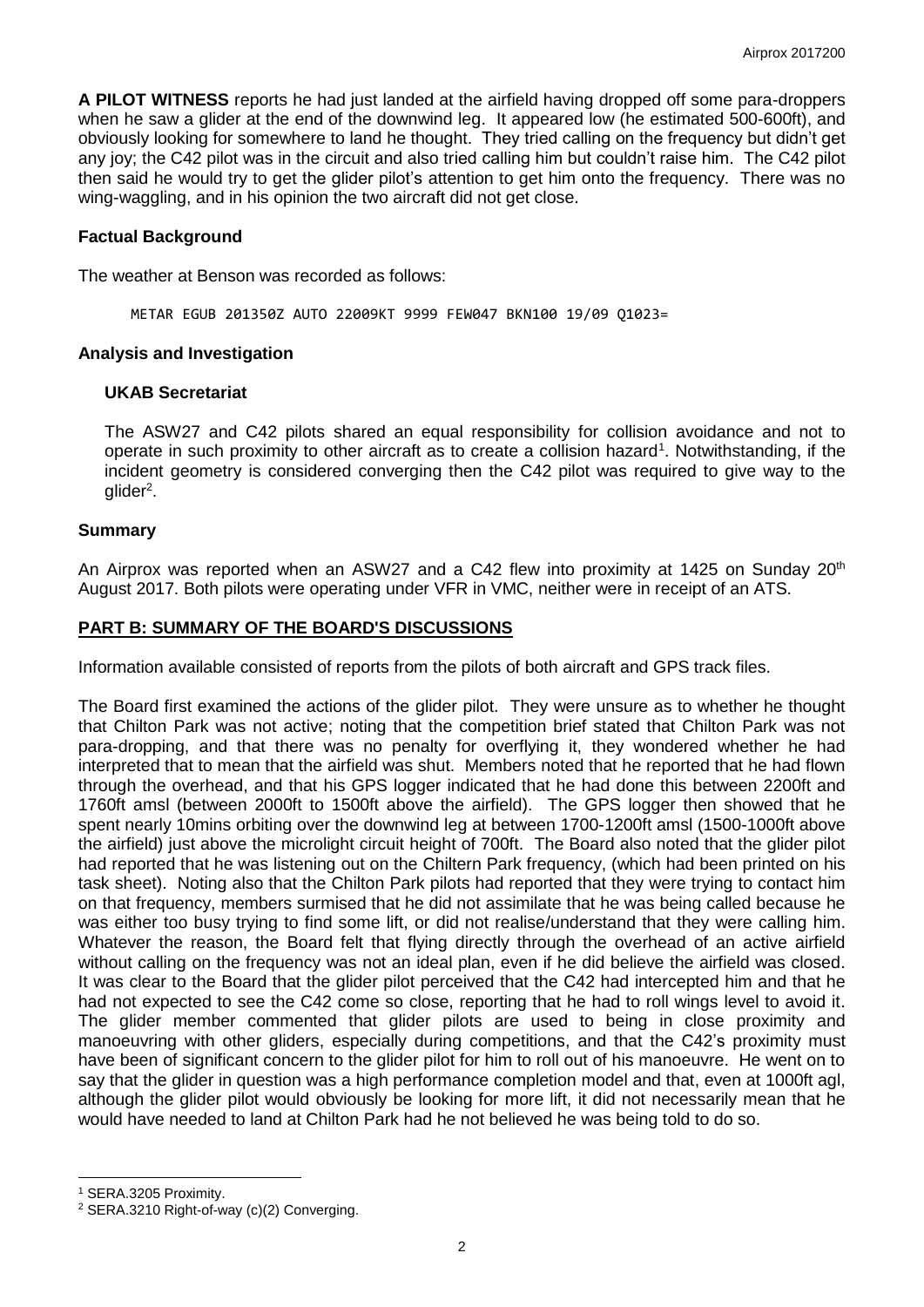For his part, members noted that the C42 pilot had asserted that he had not flown in close proximity to the glider and had cleared the circuit when he saw the glider orbiting downwind. They also noted that the other pilot witness had commented that the C42 pilot had talked about trying to get the glider pilot's attention. Members wondered whether there had been a misunderstanding or differing perceptions between these 2 pilots as to what the C42 pilot was going to do in trying to get the glider pilot onto the frequency. If the C42 pilot had flown near to the glider in trying to get it's pilot's attention then the Board cautioned about pilots taking matters into their own hands and flying close to other aircraft to either warn other pilots, or take registration numbers, because without knowing the other pilot's intentions, these actions could well cause a situation more dangerous than that which they were trying to prevent.

The Board then discussed the organisation and briefing at the gliding competition. They were told that the competition was due to route 5km to the west of Chilton Park, but that the weather conditions meant that the glider had had to route closer in. Bearing in mind that this was an international competition, members wondered what the visiting pilots had been briefed about flying in proximity to local airfields, and whether international competitors had a full understanding of UK airspace. Although the Board could not know for certain whether the glider pilot had thought that Chilton Park was closed or not, members wondered whether its status had been made absolutely clear during the pre-flight briefings. However, members agreed there was not enough information available to come to any conclusions on this aspect.

UKAB Secretariat Note: After the UKAB sat, the competition organisers have confirmed that the briefings were indeed comprehensive. All competitors attended a mandatory brief on UK Airspace before the competition days, and attendees were required to sign in to ensure the attendance of all. During this brief the status of ATZ were discussed, but also that many busy airfields, of which Chilton Park was included, do not have an ATZ. CAA 1:500000 charts were available for every competing pilot to purchase, as well as a bespoke competition chart detailing turning points and airspace. Furthermore, a 'forbidden airspace file' outlining penalty airspace was available for pilots to upload into their electronic equipment, with help on hand to assist in doing so. Any pilot entering forbidden airspace would be penalised on the competition scoring system. Chilton Park DZ was included as a 1.5nm and FL150 radius circle, and the equipment should have alerted on entering regardless of the status of the DZ on that day. Finally, a daily task briefing on the morning of the competition included a specific airspace section in which the Chilton Park DZ was briefed as not active, but that it would still be busy with microlight activity.

Members then deliberated on the cause and risk of the Airprox. The Board could not reconcile the glider pilot's account of being intercepted and being instructed to land with that of the C42 pilot's account of clearing the circuit on seeing the glider orbit downwind. Taking into account the need for the C42 pilot to ultimately give way to the glider in a converging situation, and the fact that the glider pilot had expressed his concern at the proximity of the C42 (however close it had been in reality), the Board agreed in the end that the C42 pilot had flown close enough to the ASW27 to cause its pilot concern. Notwithstanding, members agreed that there was a contributory factor in that the ASW27 pilot had flown into proximity to the Chilton Park visual circuit without communicating his intentions. Determination of the risk was again grounds for much discussion. Some members thought that the glider pilot's description of needing to roll wings level to avoid the C42 indicated that safety had been much reduced (Category B). However, others opined that the C42 pilot had indicated that he was visual with the glider at all times and so would presumably have taken measures not to collide with it. The debate ebbed and flowed (particularly on the issue of how the C42 pilot intended to attract the glider pilot's attention), but, in the end, the discussion settled on the latter view and the risk was assessed as Category C, safety had been degraded but there had been no risk of collision.

# **PART C: ASSESSMENT OF CAUSE AND RISK**

Cause: The C42 pilot flew close enough to the ASW27 to cause its pilot concern.

Contributory Factor: The ASW27 pilot flew into proximity to the Chilton Park visual circuit without communicating his intentions.